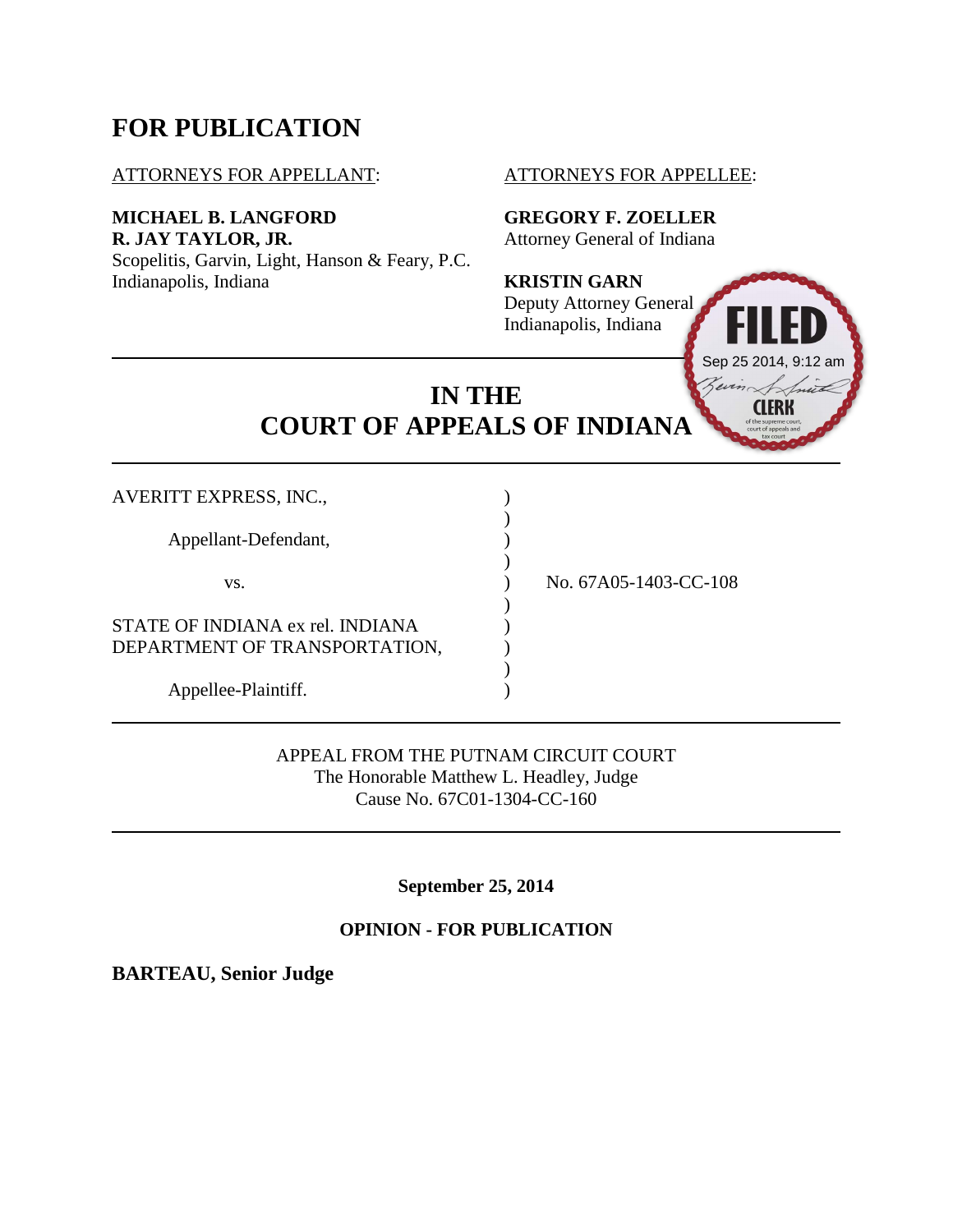#### STATEMENT OF THE CASE

Averitt Express, Inc., appeals the trial court's denial of its motion for summary judgment and grant of summary judgment in favor of the State of Indiana, acting on behalf of the Indiana Department of Transportation (INDOT). We affirm in part, reverse in part, and remand.

#### ISSUES

Averitt raises two issues, which we expand and restate as:

- I. Whether the trial court abused its discretion by denying in part Averitt's motion to strike.
- II. Whether the trial court erred in denying Averitt's motion for summary judgment.
- III. Whether the trial court erred in granting the State's motion for summary judgment. $1$

In addition, the State raises a cross-appeal issue: whether the trial court abused its discretion by granting in part Averitt's motion to strike.

#### FACTS AND PROCEDURAL HISTORY

On August 17, 2011, John Goins, an Averitt employee, operated a semi-truck in the course of his employment. Averitt owned the truck. As Goins drove through Putnam County, Indiana, he collided with another semi-truck on Interstate Highway 70. Averitt's semi-truck caught fire. Goins died, and Averitt's truck was destroyed. Indiana State Trooper Brandon Mullen went to the scene and prepared a crash report.

<sup>&</sup>lt;sup>1</sup> Averitt has filed a Motion for Oral Argument. We deny the motion by separate order.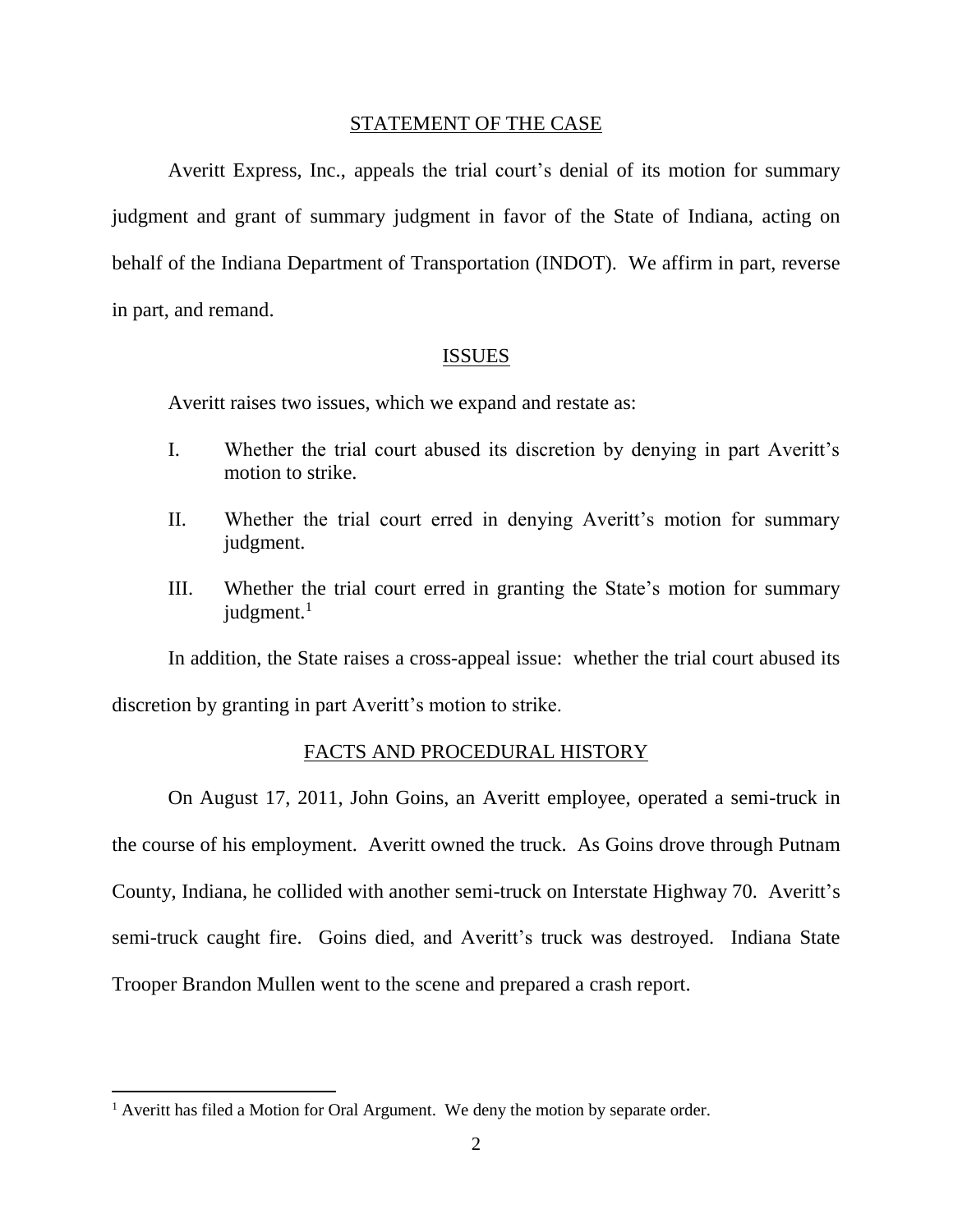The collision and fire damaged the highway and a guardrail. INDOT had previously contracted with Milestone Contractors, LP, to do repair work on Highway 70. After the accident, INDOT asked Milestone to perform an emergency repair of the damage. INDOT incurred \$59,968.65 in repair costs caused by the collision.

The State sued Averitt. The State alleged that Averitt, through Goins, negligently damaged the highway and guardrail, resulting in damages. Averitt filed an answer and a demand for jury trial.

Next, the parties filed cross-motions for summary judgment. Averitt also filed a motion to strike portions of the evidence designated by the State, specifically Mullen's crash report and paragraph six of an affidavit signed by Mullen.

The trial court granted the motion to strike in part and denied it in part. The court determined that paragraph six of the affidavit was stricken from the record but declined to strike the crash report, deeming it a statement of opinion by a skilled witness under Indiana Rule of Evidence 701. Appellant's App. p. 82. The court granted the State's motion for summary judgment, thereby implicitly denying Averitt's motion for summary judgment, and entered judgment accordingly. This appeal followed.

#### DISCUSSION AND DECISION

#### I. ADMISSION AND EXCLUSION OF EVIDENCE

The parties challenge the trial court's ruling on Averitt's motion to strike. The trial court has broad discretion in ruling on the admissibility of evidence. *Kroger Co. v. Plonski*, 930 N.E.2d 1, 5 (Ind. 2010). This discretion extends to rulings on motions to strike affidavits on grounds that they fail to comply with the summary judgment rules.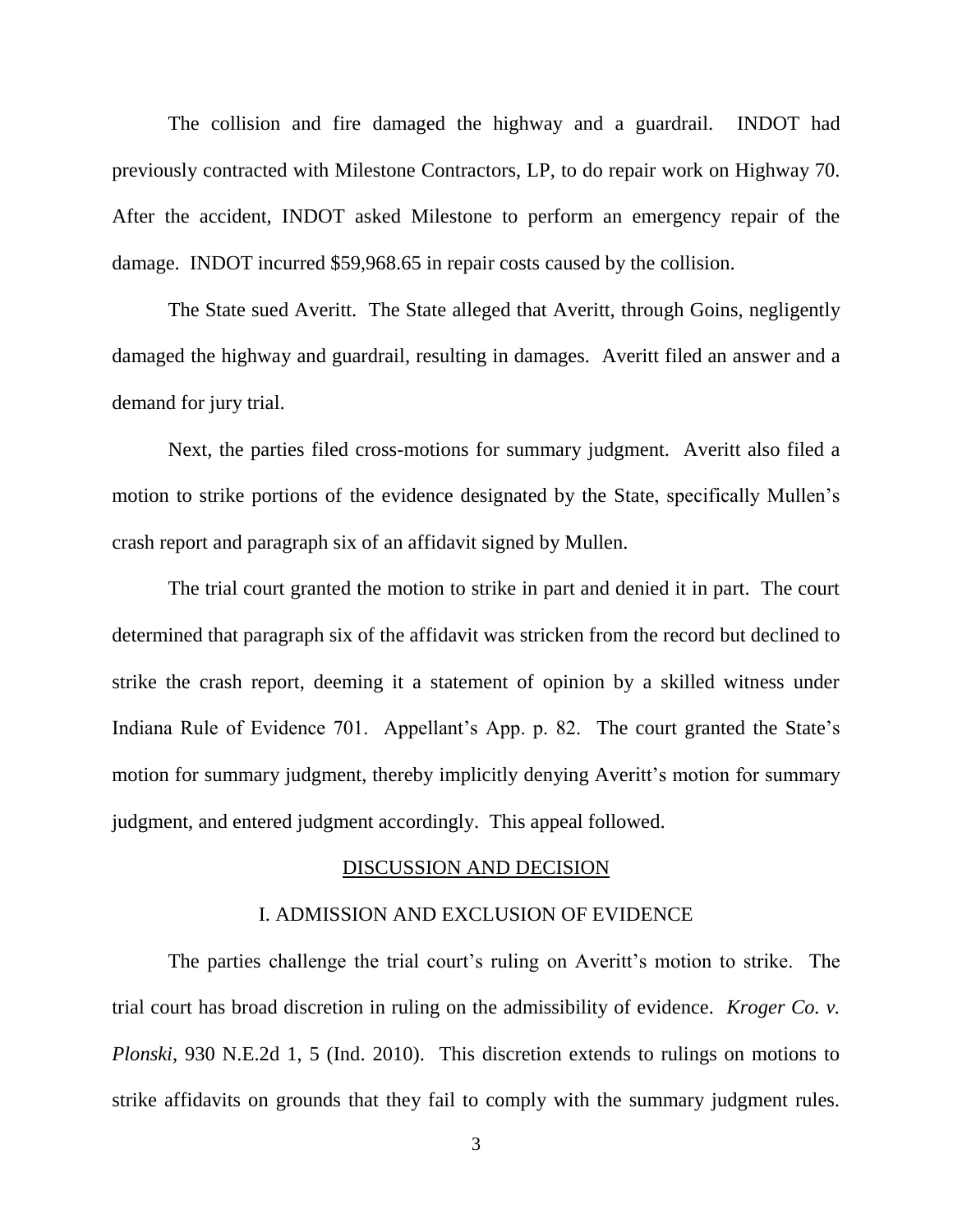*Price v. Freeland*, 832 N.E.2d 1036, 1039 (Ind. Ct. App. 2005). Indiana Trial Rule 56(E) provides, in relevant part, that affidavits submitted on summary judgment must "set forth such facts as would be admissible in evidence."

Averitt argues that Trooper Mullen's crash report was inadmissible because it contains hearsay, and the trial court should have granted its motion to strike the report. Hearsay is a statement that is not made by the declarant while testifying and is offered in evidence to prove the truth of the matter asserted. Ind. Evid. Rule 801(c). Hearsay is inadmissible unless it falls under an exception provided by the Indiana Rules of Evidence or by statute. Ind. Evid. Rule 802.

Mullen's crash report contains witness statements, which appear to be hearsay. The State argues that Mullen's report is admissible, despite containing hearsay statements, because it is a public record. Indiana Evidence Rule 802 does not bar the admission of a public record, which is defined as follows:

A record or statement of a public office if:

(i) it sets out:

(a) the office's regularly conducted and regularly recorded activities;

(b) a matter observed while under a legal duty to [observe and] report; or

(c) factual findings from a legally authorized investigation; and

(ii) neither the source of information nor other circumstances indicate a lack of trustworthiness.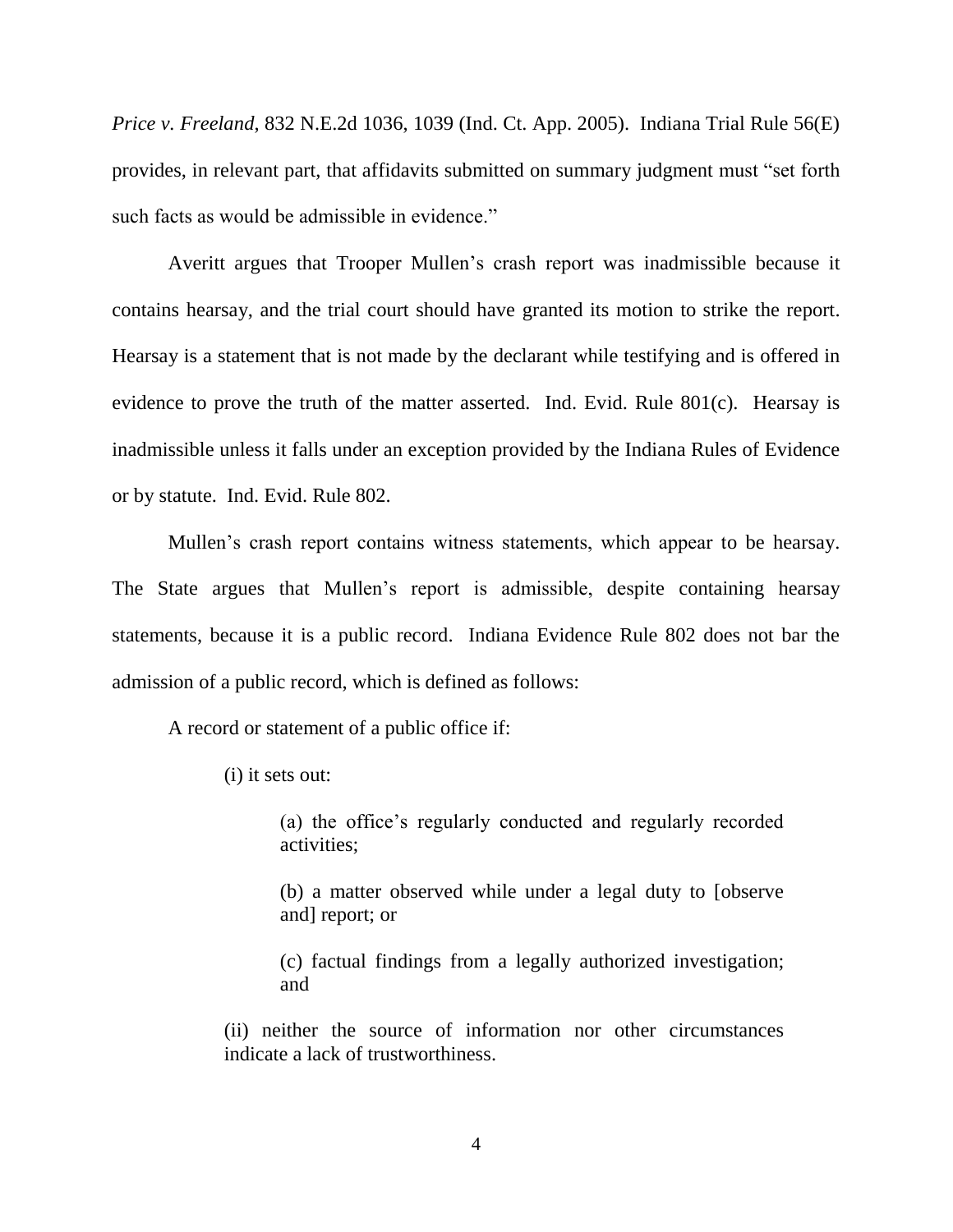Ind. Evidence Rule 803(8)(A). However, there are exceptions to the admissibility of public records, as follows:

the following are not excepted from the hearsay rule:

(i) investigative reports by police and other law enforcement personnel, except when offered by an accused in a criminal case;

(ii) investigative reports prepared by or for a public office, when offered by it in a case in which it is a party;

(iii) factual findings offered by the government in a criminal case; and

(iv) factual findings resulting from a special investigation of a particular complaint, case, or incident, except when offered by an accused in a criminal case.

Ind. Evidence Rule 803(8)(B). The rule specifically excludes a police investigative report, such as Mullen's, unless it is offered by the accused in a criminal case. The State, as the party that offered Mullen's report, is not the defendant here. Furthermore, this is not a criminal case. The trial court thus should have struck it from evidence. *See In re Paternity of P.E.M.*, 818 N.E.2d 32, 38 (Ind. Ct. App. 2004) (trial court did not err by excluding police reports from evidence in a civil case).

The State asserts that police reports may be admitted in civil matters if they address "'routine, ministerial, objective nonevaluative matters made in non-adversarial settings.'" Appellee's Br. p. 9 (quoting *Fowler v. State*, 929 N.E.2d 875, 879 (Ind. Ct. App. 2010), *trans. denied*). The State correctly characterizes the holding in *Fowler*, but that holding is inapplicable to Mullen's report. In *Fowler*, the record at issue was a police booking report, which this Court characterized as being prepared as part of "a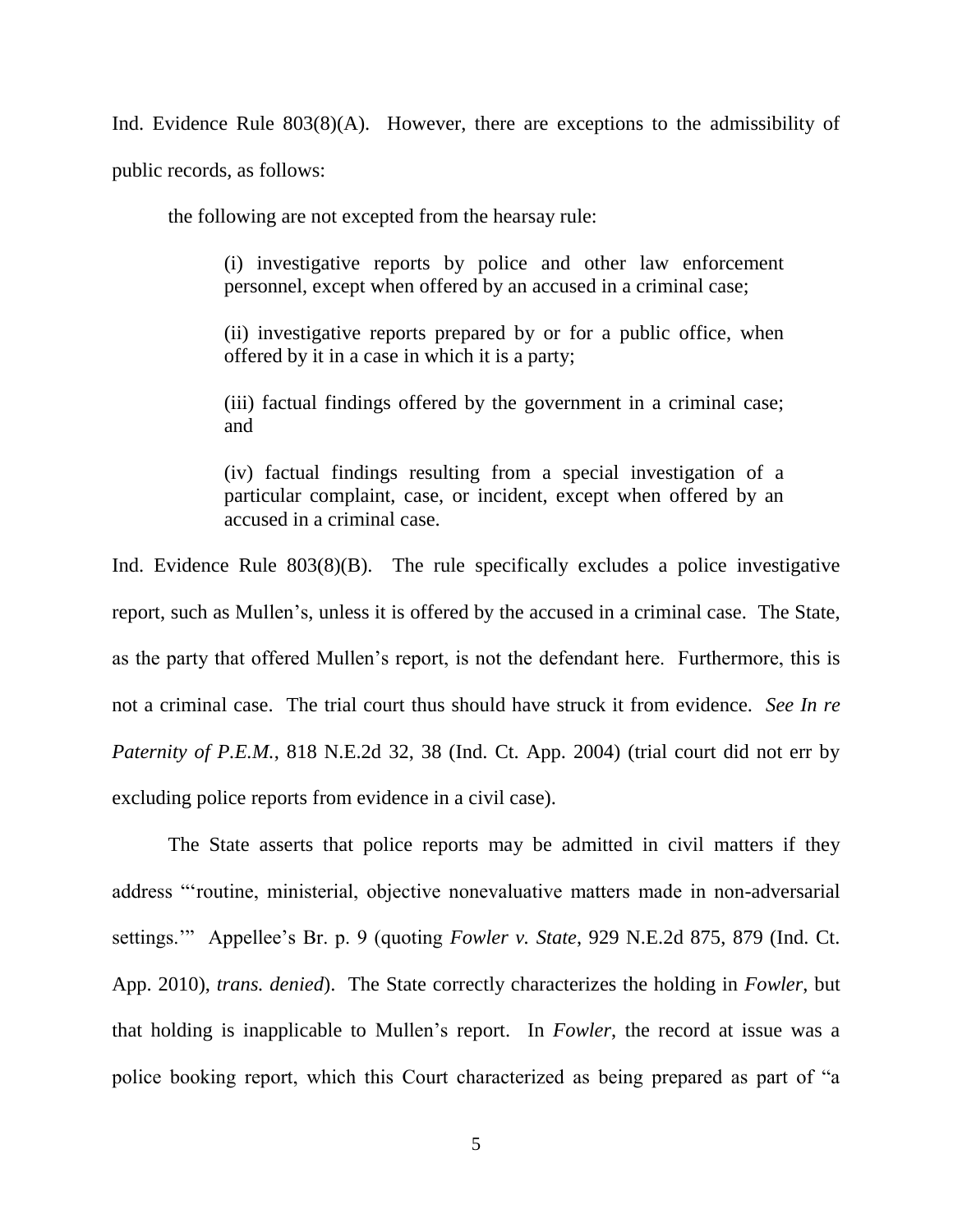ministerial, nonevaluative booking process." 929 N.E.2d at 879. By contrast, Mullen's report was not routine but rather was generated during an investigation into an accident resulting in a fatality and property damage. In addition, the facts are disputed, and Mullen evaluated the evidence and expressed an opinion on the cause of the accident. *Fowler* is thus inapplicable.

Turning to Mullen's affidavit, the State asserts that the affidavit is entirely admissible.<sup>2</sup> Appellee's Br. p. 11. The affidavit's paragraph six, which the trial court struck, states, "John Goins, driver of the 2008 Volvo semi-truck, was not paying attention to the road and did not see that traffic was stopped." Appellant's App. p. 46.

Although Mullen represented in the affidavit that he had "personal knowledge of the facts set forth herein," *id.* at 46, he also acknowledged that he investigated the accident after the fact. Further, the affidavit refers to Mullen's crash report, which included witness statements.

Paragraph six of the affidavit is based at least in part on hearsay, rather than solely upon Mullen's personal observations. As a result, the trial court did not abuse its discretion by striking it. *See Heritage Dev. of Ind., Inc. v. Opportunity Options, Inc.*, 773 N.E.2d 881, 887 (Ind. Ct. App. 2002) (trial court did not abuse its discretion by striking paragraphs from an affidavit because they were based on hearsay), *trans. dismissed*.

The State claims that Mullen's opinion on the cause of the accident, as expressed in his affidavit, is admissible because it is a statement by a skilled witness. A witness

<sup>&</sup>lt;sup>2</sup> The State does not acknowledge that the trial court struck paragraph six. We consider the State's argument that paragraph six is admissible to be a cross-appeal issue.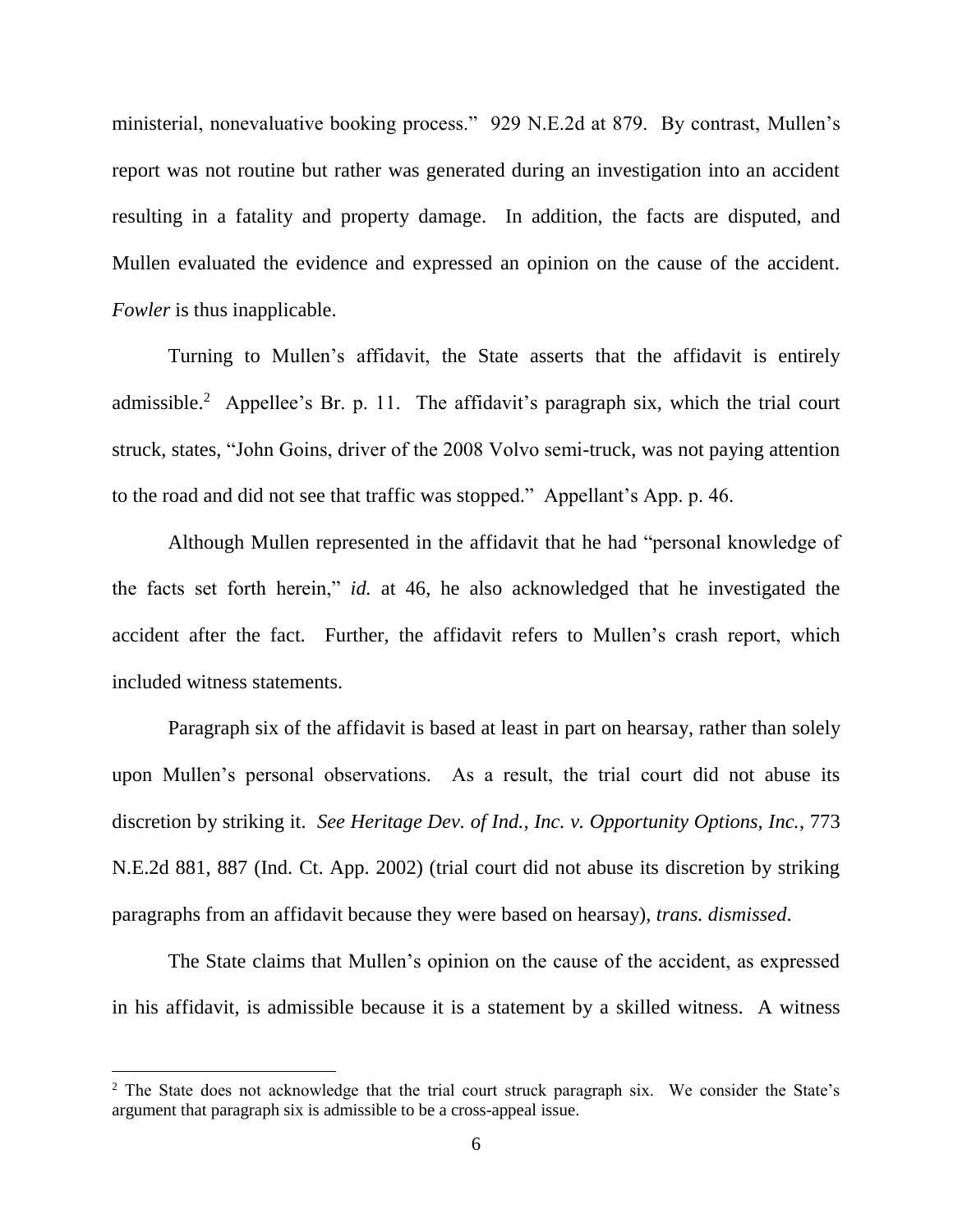that does not qualify as an expert may still provide opinion testimony if the opinion is "rationally based on the witness's perception; and . . . helpful to a clear understanding of the witness's testimony or to a determination of a fact in issue." Ind. Evid. Rule 701. A skilled witness offering an opinion under Rule 701 may not base the opinion on information received from others or on a hypothetical question. *Ostrowski v. Everest Healthcare Ind., Inc.*, 956 N.E.2d 1144, 1150 (Ind. 2011).

Here, Mullen developed his opinion during his post-accident investigation. As his report indicates, he considered what witnesses told him about the accident. His opinion is thus based in part on information received from others, so it is not admissible under Rule 701. The court did not abuse its discretion in striking paragraph six.

#### II. DENIAL OF AVERITT'S SUMMARY JUDGMENT MOTION

Summary judgment is appropriate when there is no genuine issue of material fact and the moving party is entitled to judgment as a matter of law. Ind. Trial Rule 56; *State Farm Fire & Cas. Co. v. T.B. ex rel. Bruce*, 762 N.E.2d 1227, 1230 (Ind. 2002). We construe all facts and reasonable inferences drawn therefrom in a light most favorable to the non-moving party. *State Farm*, 762 N.E.2d at 1230. Although the nonmovant has the burden of demonstrating the grant of summary judgment was erroneous, we carefully assess the trial court's decision to ensure that the nonmovant was not improperly denied its day in court. *Ind. Dep't of Envtl. Mgmt. v. Med. Disposal Servs., Inc.*, 729 N.E.2d 577, 579 (Ind. 2000).

The fact that the parties have filed cross-motions for summary judgment does not alter our standard of review, as we consider each motion separately to determine whether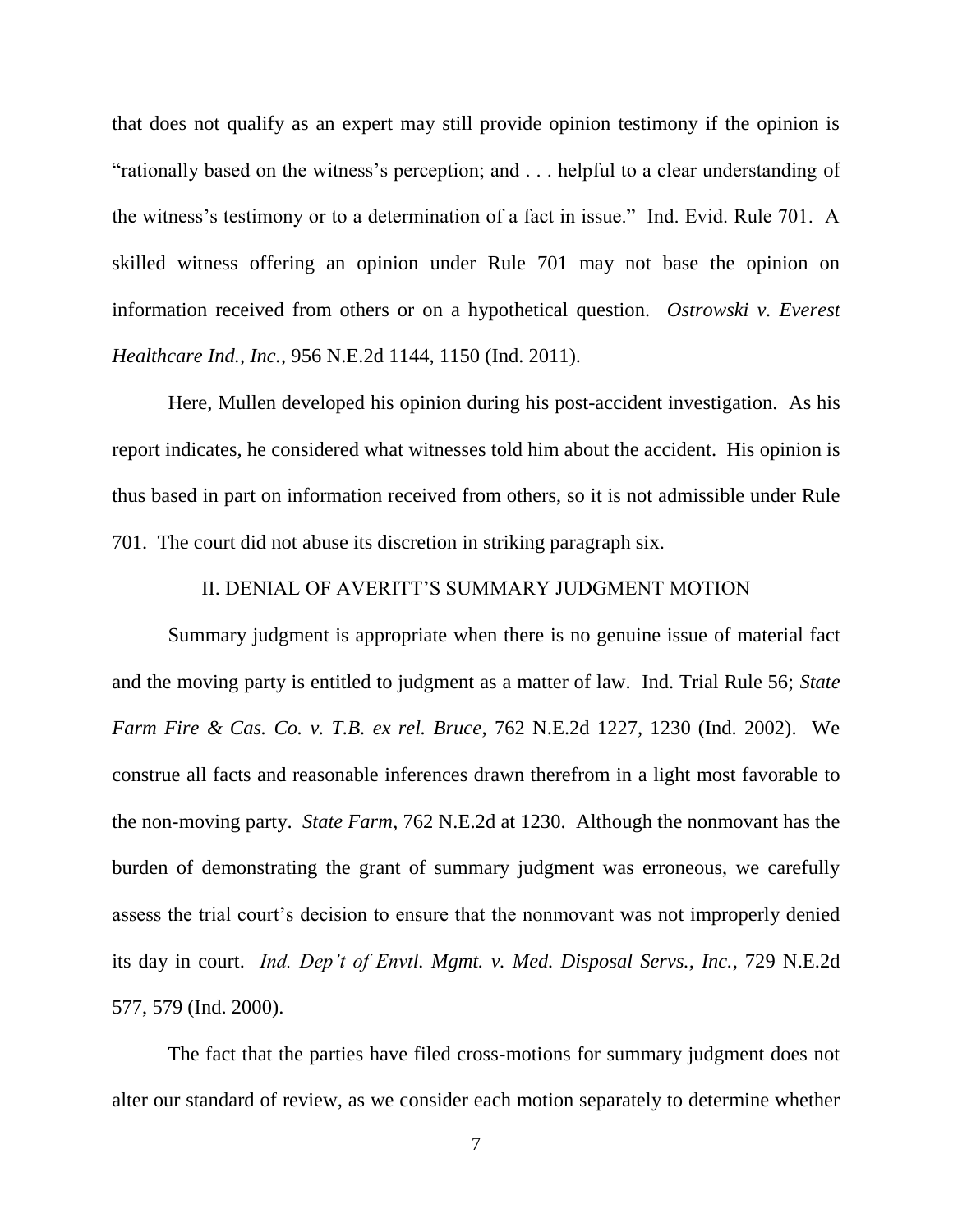the moving party is entitled to judgment as a matter of law. *Reed v. Reid*, 980 N.E.2d 277, 285 (Ind. 2012).

Averitt argues that it, rather than the State, is entitled to summary judgment as a matter of law because the State lacked the authority to sue it for damage to the highway and the guardrail. Resolving this issue requires review of several statutes. Our Supreme Court has stated:

In the interpretation of statutes, our goal is to determine and give effect to the intent of the legislature in promulgating it. But in determining the intent of the legislature, we look first to the statutory language chosen by the legislature and we presume that the words were selected and employed to express their common and ordinary meanings. Where the statute is unambiguous, the Court will read each word and phrase in this plain, ordinary, and usual sense, without having to resort to rules of construction to decipher meanings.

*Clark v. Clark*, 971 N.E.2d 58, 61 (Ind. 2012) (quotations and citations omitted).

We presume the legislature intended the language used in a statute to be applied logically, consistent with the statute's underlying policy and goals, and not in a manner that would bring about an unjust or absurd result. *Cooper Indus. v. City of S. Bend*, 899 N.E.2d 1274, 1283 (Ind. 2009). To effectuate legislative intent, we read the sections of an act together in order that no part is rendered meaningless if it can be harmonized with the nature of the statute. *Floyd Cnty. v. City of New Albany*, 1 N.E.3d 207, 215 (Ind. Ct. App. 2014), *trans. denied*.

The General Assembly sets forth INDOT's powers in Indiana Code section 8-23- 2-6 (2005). According to that statute, INDOT may purchase and hold property in the name of the State. Ind. Code  $\S$  8-23-2-6(a)(1). The General Assembly also authorized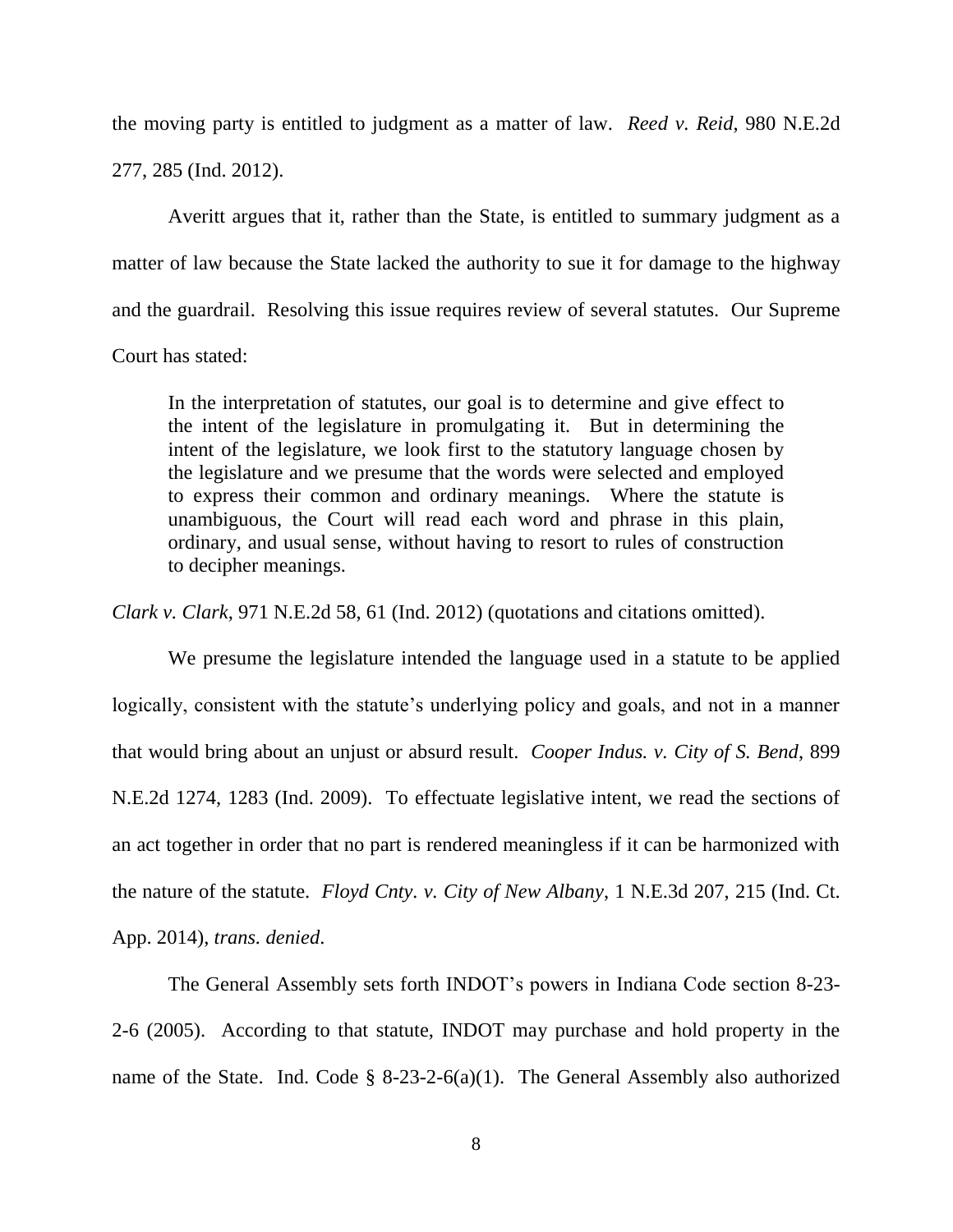INDOT to "perform all actions necessary to carry out the department's responsibilities." Ind. Code § 8-23-2-6(a)(13). INDOT has the power to "sue and be sued, including, with the approval of the attorney general, the compromise of any claims of the department." Ind. Code  $\S$  8-23-2-6(a)(4).

The statute is clear and unambiguous. Reading its subsections together in their plain and ordinary sense, INDOT is authorized to perform all actions necessary to protect the property it holds in the name of the State, including pursuing litigation. The most reasonable reading of these provisions is that INDOT may seek redress in court, through the attorney general's representation, when its property is damaged through negligence. If Averitt's view prevailed, INDOT would be allowed to hold property but, when that property is damaged through clearly identifiable negligence or even intentional misconduct, would not be able to hold the party liable for the harm it caused. We must read the statute in a manner that avoids this absurd result.

Averitt notes that other statutes authorize INDOT to file suit in specific circumstances. *See, e.g.*, Ind. Code § 8-23-2-5 (2014) (authorizing INDOT to sue to recover costs resulting from violation of rules governing relocation of utility facilities); Ind. Code 8-23-9-25 (1990) (authorizing INDOT to sue to collect funds related to nonperformance of a highway construction contract); Ind. Code § 8-23-20-3 (1990) (authorizing the State to sue the United States Department of Commerce over disputes about funds or billboards); Ind. Code § 9-20-18-11 (1991) (authorizing the State to sue the owner of a vehicle that is unlawfully moved on a state highway or bridge and causes damage to the highway or bridge). Averitt argues that if Indiana Code section 8-23-2-6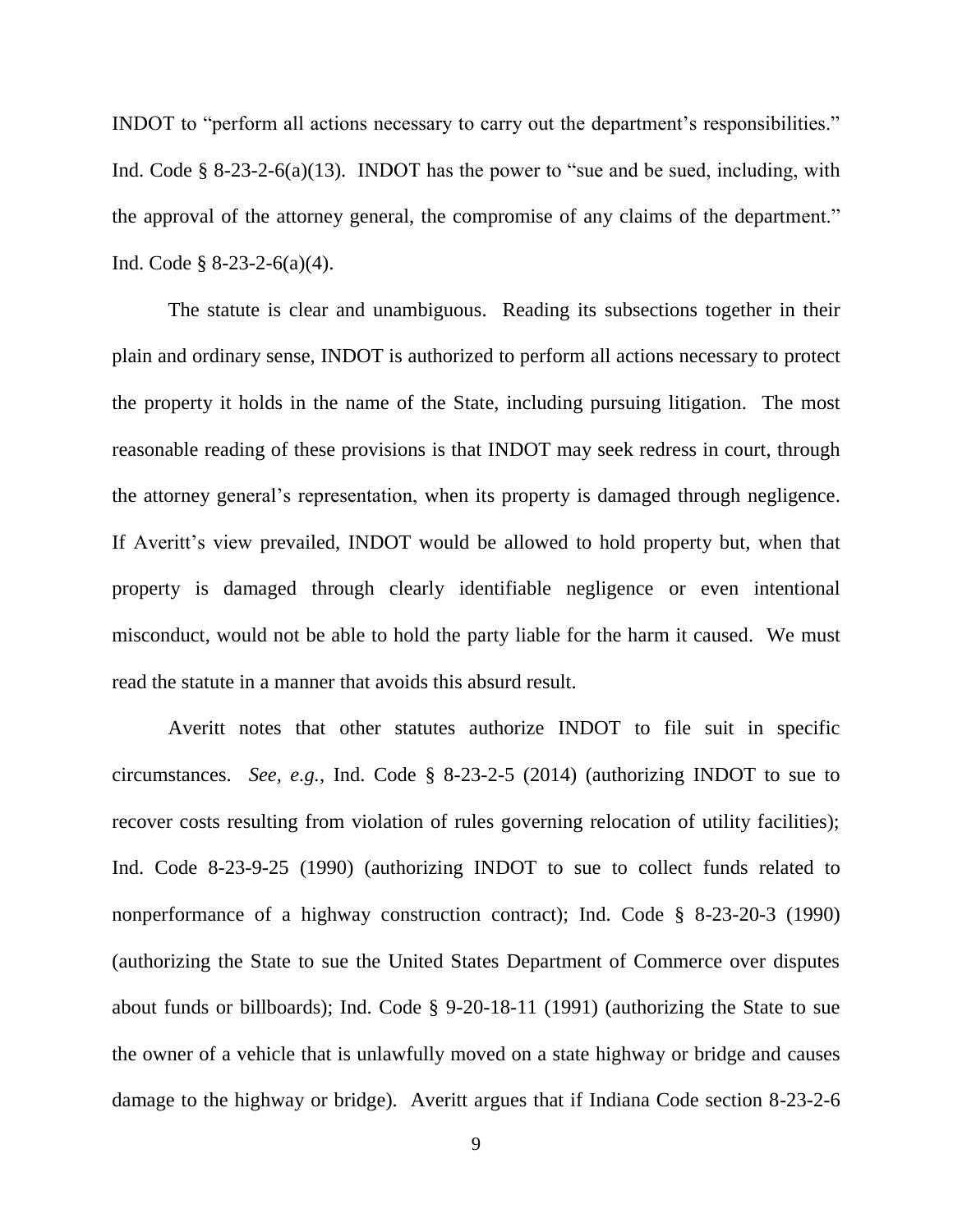generally authorizes INDOT to file suit for damages caused by negligence, then these statutes are "meaningless" and "pointless." Appellant's Br. p. 15. This argument misses the mark. The statutes cited by Averitt address specific circumstances, and they carry out, rather than contradict, Indiana Code section 8-23-2-6's grant of authority to INDOT to file suit. We can, and must, read those statutes and Indiana Code section 8-23-2-6 in harmony and give them all full effect.

In the alternative, Averitt argues that these statutes entirely encompass INDOT's authority to file suit, under the principle "expression unius est exclusion alterius" (the enumeration of certain things in a statute necessarily implies the exclusion of all others), and concludes the State cannot sue it because the facts of this case do not fit the circumstances of those statutes. Appellant's Br. p. 16 (quoting *T.W. Thom Constr., Inc. v. City of Jeffersonville*, 721 N.E.2d 319, 325 (Ind. Ct. App. 1999)). The principle Averitt cites is limited in scope to an enumeration in *a* statute. Here, Averitt has cited several statutes, which were enacted at different times to address different circumstances. A review of these statutes in conjunction with Indiana Code section 8-23-2-6 does not compel a conclusion that the General Assembly intended to limit INDOT's power to sue to those circumstances.

Next, Averitt claims that the State cannot sue it for damages it allegedly caused to the highway and guardrail because the public pays for highway maintenance through taxfunded expenditures. Averitt reasons the General Assembly cannot have intended for the State to recover in tort for payments for "routine" functions such as maintenance. Appellant's Br. p. 9.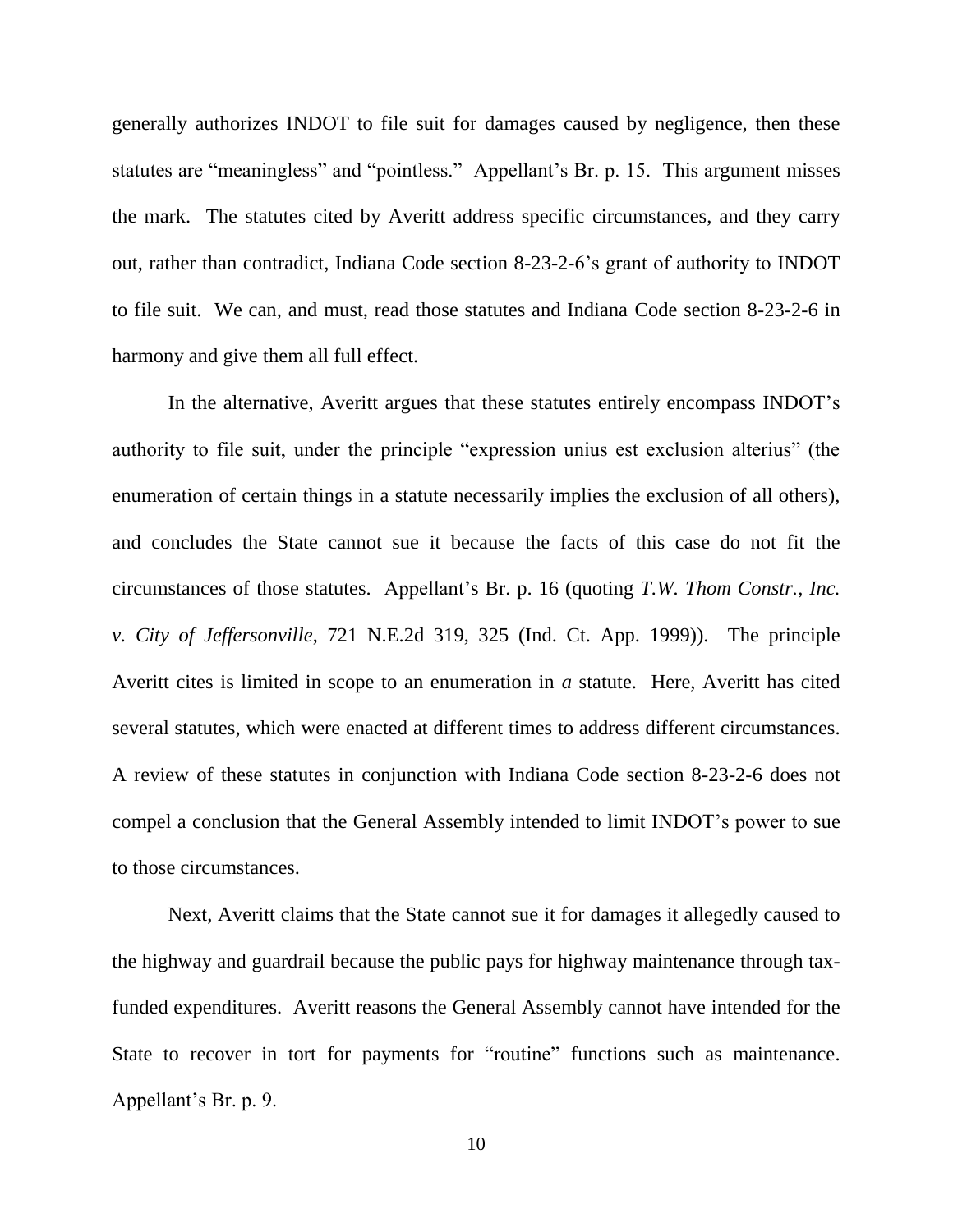In support of its claim, Averitt cites numerous cases from other jurisdictions, but none from Indiana. Averitt relies primarily upon *United States v. Standard Oil Co. of Cal.*, 332 U.S. 301, 67 S. Ct. 1604, 91 L. Ed. 2d 2067 (1947). In that case, a truck owned by Standard Oil struck a solider, who was hospitalized and unable to fulfill his duties for a time. 332 U.S. at 302. The United States sued Standard Oil to recover the amounts it had expended to provide medical treatment and to provide disability pay to the solider. *Id.* The United States Supreme Court said the matter was not to be decided by state law, but rather by federal precedents, because (1) the "government-soldier relation [is] distinctively and exclusively a creation of federal law," (2) the right of the government to be indemnified under those facts should not "vary in accordance with the rulings of the several states," and (3) "the liability sought is not essential or even relevant to the protection of the state's citizens against tortious harms." *Id.* at 310. The Court concluded that the United States was asking it to establish a "new liability," and such a determination was a matter for Congress. *Id.* at 316.

By contrast, the current case does not involve a government-soldier relationship or federal common law. Further, the United States was not directly harmed by Standard Oil's tortious conduct, but in this case, the State's property was directly damaged by the alleged negligence of Averitt's employee. Finally, the State is not asking us to establish a new form of liability, but rather to apply Indiana's well-established principles of negligence to this case. Thus, *Standard Oil* is distinguishable, and we find the other authorities cited by Averitt on this point to also be inapplicable.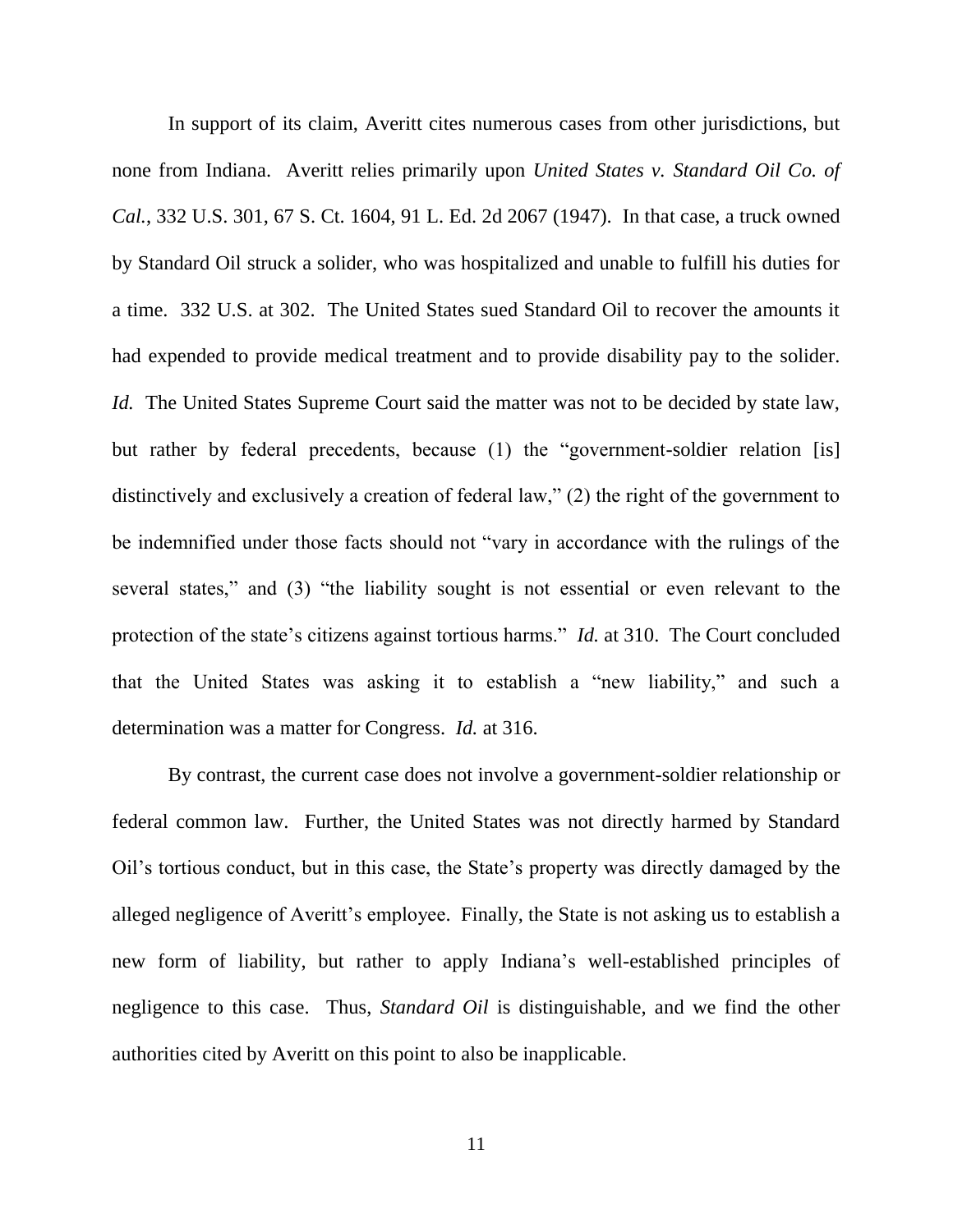Although Indiana's citizens and businesses pay taxes for routine road construction and maintenance, the damage here was far from routine. Rather than arising from normal wear and tear, the damage to the highway and guardrail was allegedly caused by the negligent behavior of Averitt's employee. The State paid \$59,968.65 to repair the damage, which is money that it would not have otherwise spent at that time. The General Assembly, through Indiana Code section 8-23-2-6, granted INDOT the authority to seek compensation for damage to its property, and under these circumstances INDOT's costs may be recoverable by a tort action, if liability is proven. To hold otherwise would require Indiana's taxpayers to subsidize tortfeasors' acts of negligence that damage highways and related fixtures.

Finally, Averitt notes that it is an Indiana taxpayer, having paid state income taxes, fuel taxes, and fees over the years, and asserts that it has already paid its share for road repair work. Appellant's Br. p. 11. Again, the damage that allegedly resulted from the alleged negligence of Averitt's employee was unexpected and was not paid for by planned, routine expenditures for maintenance. The evidence in the light most favorable to the nonmovant (the State, for purposes of Averitt's motion) is that INDOT did not plan to spend \$59,968.65 to repair the road but was forced to do so on an emergency basis as a result of alleged negligence.

For these reasons, the State was authorized to sue Averitt in tort, and the trial court correctly determined that Averitt is not entitled to summary judgment as a matter of law.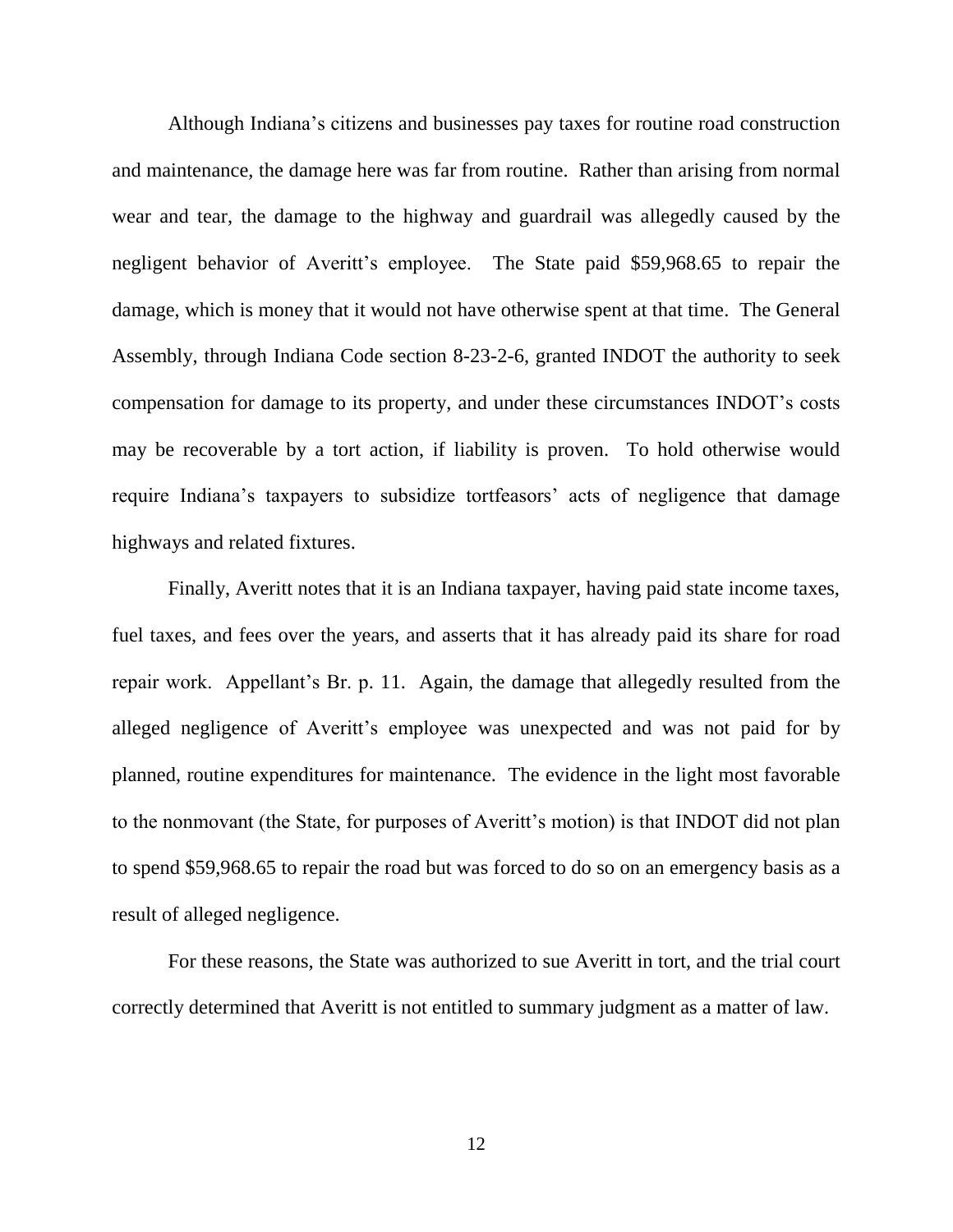#### III. GRANT OF SUMMARY JUDGMENT TO THE STATE

Averitt argues that without the crash report and paragraph six of the affidavit, the State did not establish the absence of a dispute of material fact as to its claim for negligence.

The tort of negligence has three elements: (1) a duty owed to the plaintiff by the defendant; (2) a breach of that duty; and (3) injury to the plaintiff proximately caused by the breach. *Cincinnati Ins. Co. v. Davis*, 860 N.E.2d 915, 923 (Ind. Ct. App. 2007).

We have concluded that the trial court abused its discretion in considering Mullen's crash report, but it acted within its discretion in striking paragraph six of his affidavit. Examining the remaining evidence in the light most favorable to the nonmovant (Averitt, for the purposes of the State's motion), the State did not submit evidence to establish that Averitt, through Goins, breached a duty and proximately caused the damage to the highway and guardrail. Under these circumstances, we must reverse the trial court's grant of summary judgment to the State and remand for trial.<sup>3</sup>

#### **CONCLUSION**

The trial court properly denied Averitt's motion for summary judgment. However, although the State was legally authorized to file suit for damage to its property, a dispute of material fact precludes the entry of summary judgment for the State. For the reasons stated above, we affirm the judgment of the trial court in part, reverse in part, and remand for further proceedings.

Affirmed in part, reversed in part, and remanded.

<sup>&</sup>lt;sup>3</sup> We express no opinion on the admissibility of the crash report or Trooper Mullen's testimony at trial.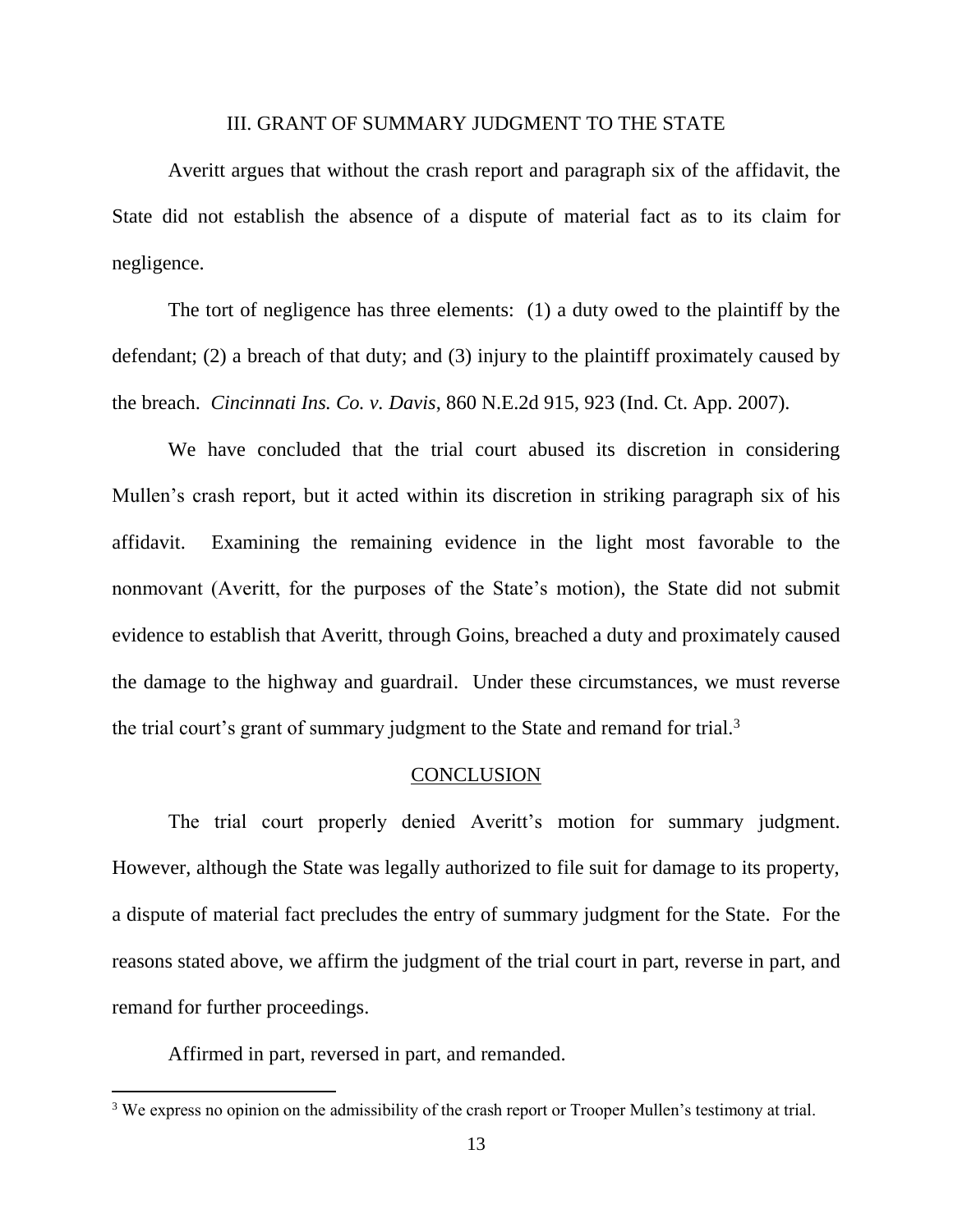NAJAM, J., concurs.

BRADFORD, J., concurs with separate opinion.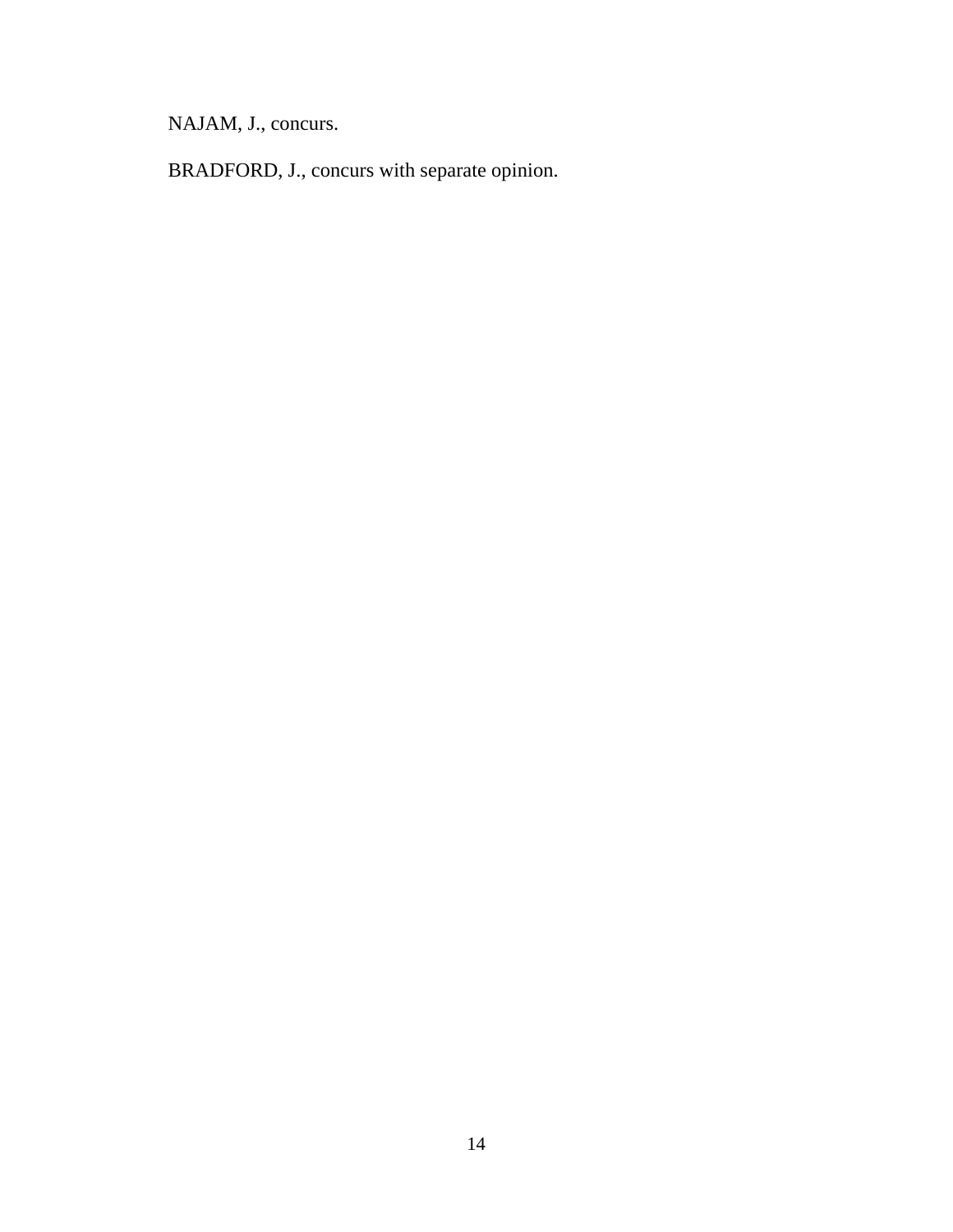# **IN THE COURT OF APPEALS OF INDIANA**

| AVERITT EXPRESS, INC.,                                           |                       |
|------------------------------------------------------------------|-----------------------|
| Appellant-Defendant,                                             |                       |
| VS.                                                              | No. 67A05-1403-CC-108 |
| STATE OF INDIANA ex rel INDIANA<br>DEPARTMENT OF TRANSPORTATION, |                       |
| Appellee-Plaintiff.                                              |                       |

## **BRADFORD, Judge, concurring.**

While I concur with the disposition of the issues in all respects, I write separately to share some thoughts on both the admissibility of police-prepared accident reports and paragraph six of Trooper Mullen's affidavit.

#### **I. Trooper Mullen's Accident Report**

I agree that Trooper Mullen's accident report should have been struck from the designated evidence, because it is clearly an "investigative" report authored by lawenforcement, prepared after interviewing witnesses and evaluating the physical evidence at the scene. *See* Evid. R. 803(8)(B)(i). That said, the traditional rationale for excluding police reports does not seem to apply under the facts of this case. As this court observed in *Fowler v. State*, 929 N.E.2d 875, 879 (Ind. Ct. App. 2010), *trans. denied*, the reason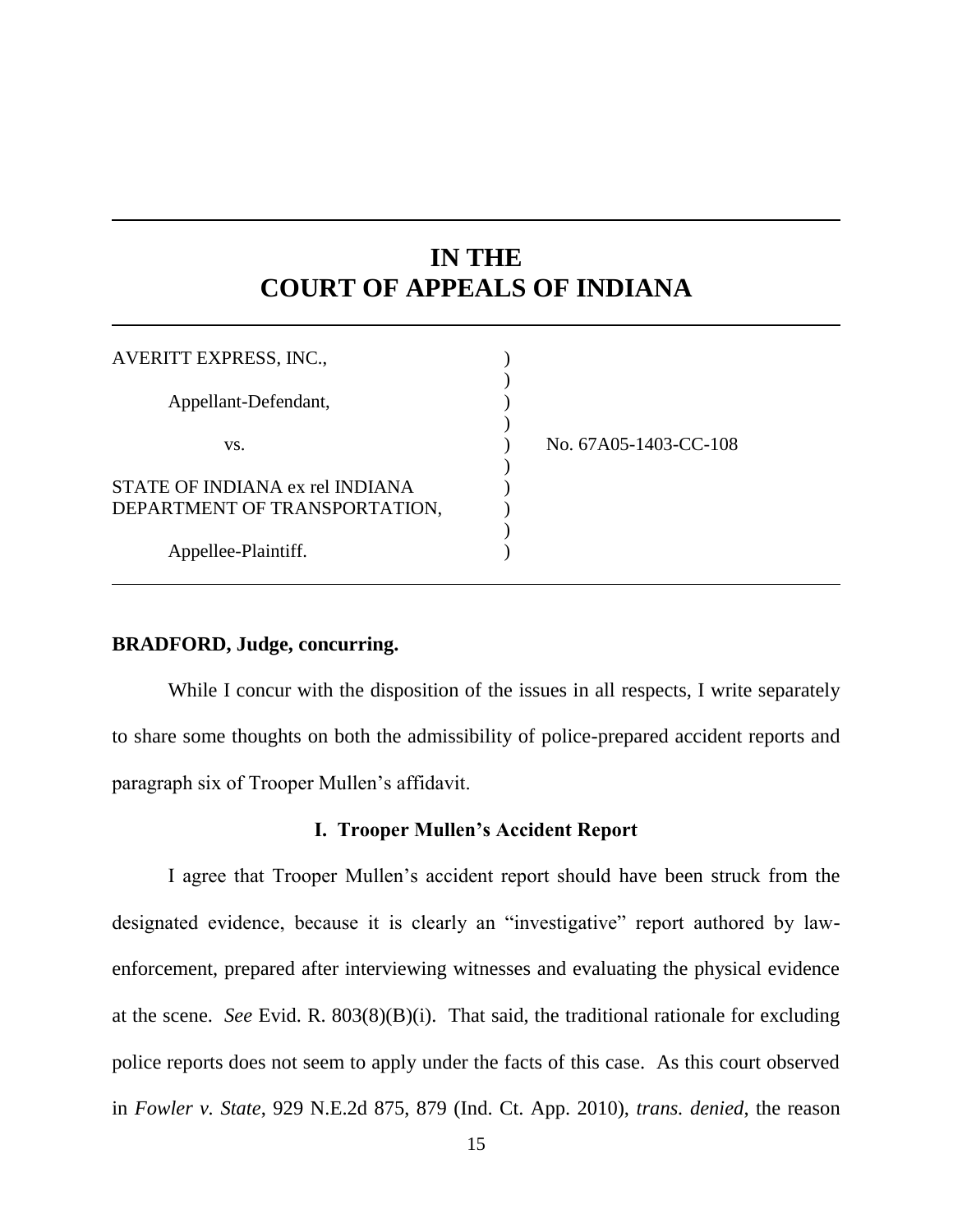for excluding police reports is that "observations by police officers at the scene of the crime or the apprehension of the defendant are not as reliable as observations by public officials in other cases because of the adversarial nature of the confrontation between the police and the defendant in criminal cases." An accident report used in a *civil* case, on the other hand, strikes me as a different animal, because, while an accident might give rise to adversaries in civil litigation, the agency employing the investigating police officer is not likely to be one of them. If Trooper Mullen or the Indiana State Police had a dog in this particular fight, it is not apparent from the record. So, even though this is a civil case and there is no reason to doubt Trooper Mullen's impartiality in preparing his report, Indiana Evidence Rule 803(8)(B)(i) clearly excludes "investigative reports by police and other law enforcement personnel, except when offered by an accused in a criminal case[.]"

While I acknowledge that similar reports are admissible in at least some other jurisdictions, these jurisdictions appear to all have a "public records" exclusion based on the Federal Rule of Evidence  $803<sup>4</sup>$ , while Indiana's (and those of approximately ten other states) is based on the 1974 version of the Uniform Rules of Evidence. *See*, 13 Robert Lowell Miller, Jr., Indiana Evidence § 803.108F, at 898 (3d ed. 2007). Federal Rule of

<sup>4</sup> *See, e.g.*, *Simmons v. Chicago & Nw. Transp. Co.*, 993 F.2d 1326, 1327 (8th Cir. 1993) (concluding that police accident report was admissible in suit by commercial driver against his trucking company on basis that "Rule 803(8)(C) of the Federal Rules of Evidence specifically provides that such records are not excludable as hearsay if the indicia of trustworthiness are present"); *McRae v. Echols*, 8 S.W.3d 797, 800 (Tex. App. 2000) (concluding that police accident report was admissible pursuant to Texas Evidence Rule 802(8), which provides for admissibility of public records "in civil cases as to any party and in criminal cases as against the state, factual findings resulting from an investigation made pursuant to authority granted by law"); *Gardner v. Comm'r of Pub. Safety*, 423 N.W.2d 110, 114 (Minn. Ct. App. 1988) (concluding that it was within trial court's discretion to consider police report and police letter to Commissioner of Public Safety pursuant to Minnesota Rule of Evidence 803(8)(c), which provides "for the admission of statements of public agencies that set forth 'factual findings resulting from an investigation made pursuant to authority granted by law,' unless a lack of trustworthiness is indicated").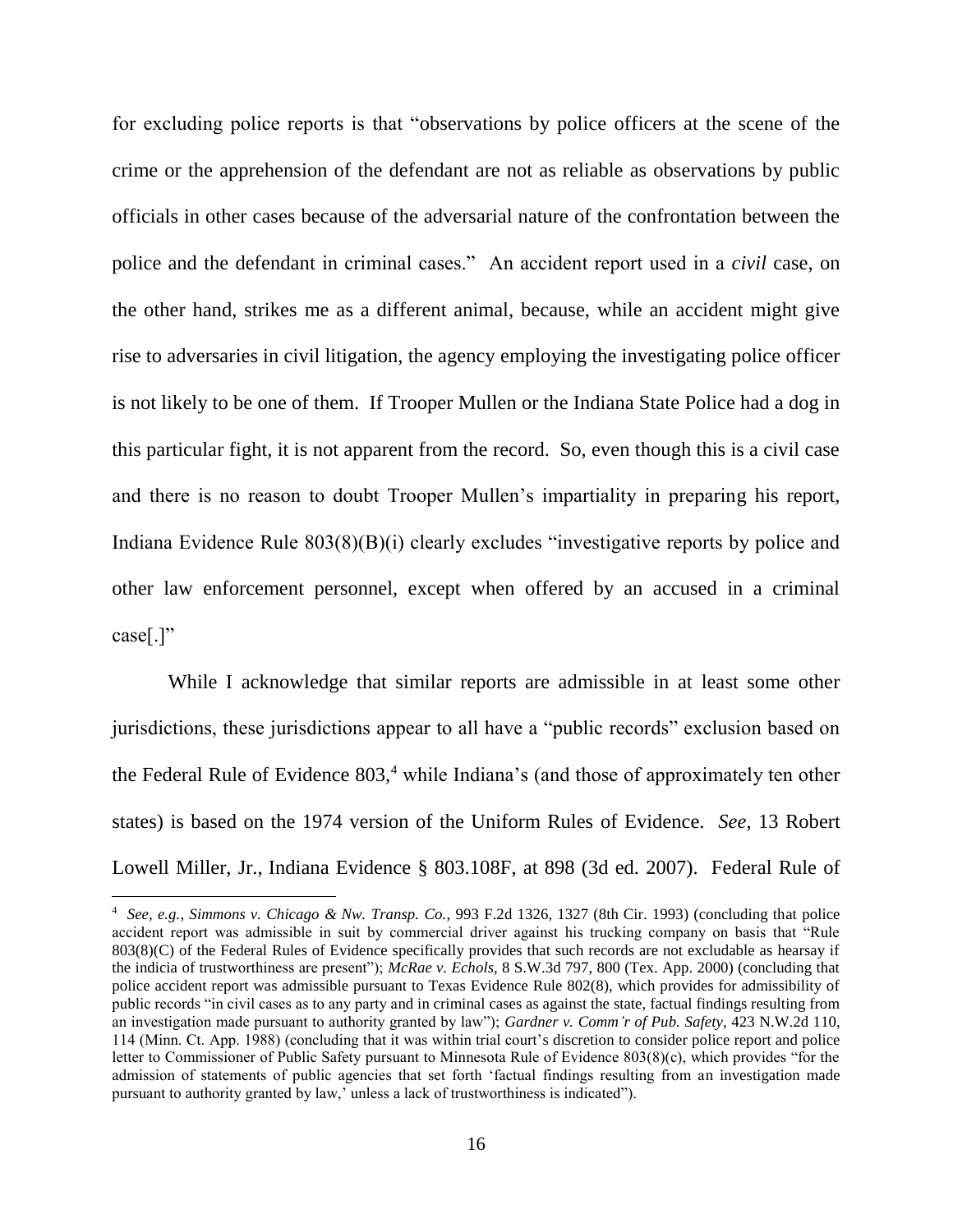Evidence 803(8) provides, in part, that the following is not excluded by the rule against hearsay: "A record or statement of a public office if ... it sets out[,] in a civil case or against the government in a criminal case, factual findings from a legally authorized investigation[.]" Notably, Federal Rule 803(8) specifically provides for the admissibility of public records in civil cases, unlike Indiana's rule. In summary, I agree that Indiana's version of Evidence Rule 803 requires exclusion of Trooper Mullen's report, even though there does not seem to be any reason to doubt its reliability.

#### **II. Paragraph Six of Trooper Mullen's Affidavit**

I also agree that paragraph six of Trooper Mullen's affidavit was properly struck. Trooper Mullen's affidavit was offered as being based on his personal knowledge, and the State on appeal argues that he was qualified as a skilled witness to offer the opinions set forth in his affidavit, that is, who caused the accident. As the majority points out, however, a skilled witness's opinion testimony may not be based on information received from others, as was the case here. Pursuant to Indiana Evidence Rule 701, which governs the admissibility of opinion testimony by so-called "skilled" witnesses,

If the witness is not testifying as an expert, the witness's testimony in the form of opinions or inferences is limited to those opinions or inferences which are (a) rationally based on the perception of the witness and (b) helpful to a clear understanding of the witness's testimony or the determination of a fact in issue.

"A skilled witness is a person with 'a degree of knowledge short of that sufficient to be declared an expert under [Indiana Evidence] Rule 702, but somewhat beyond that possessed by the ordinary jurors.'" *Kubsch v. State*, 784 N.E.2d 905, 922 (Ind. 2003) (quoting 13 Robert Lowell Miller, Jr., Indiana Evidence § 701.105, at 318 (2d ed. 1995)).

17